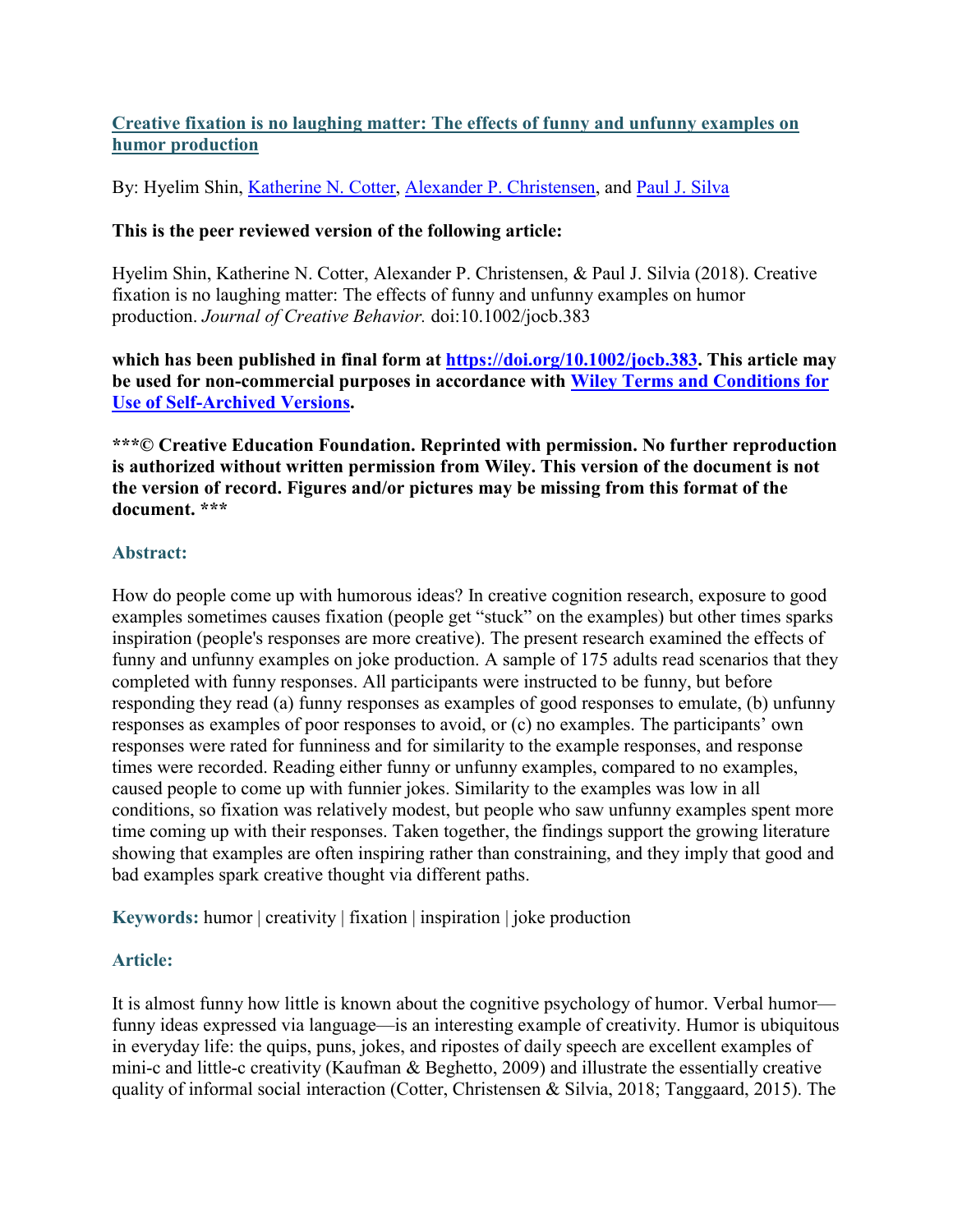cognitive processes and mechanisms involved in generating jokes and witticisms are probably much like those involved in common creativity paradigms. Coming up with funny ideas involves reconfiguring one's knowledge, thinking with analogy and metaphor, making implicit knowledge explicit, and digging deep into the different shades and senses of words and concepts (Earleywine, 2010; Goatly, 2012).

To assess humor production, researchers use open‐ended tasks that resemble common creativity tasks. The participants are given a prompt, such as a cartoon or quirky scenario, and then generate something funny, such as the ending to a set‐up, a caption for a cartoon, or a definition for an ambiguous concept (Nusbaum  $&$  Silvia, 2017). The responses are then rated for funniness by a group of judges (Nusbaum, 2015). Based on the growing body of work, humor production tasks resemble popular creativity tasks in their network of relationships. Like divergent thinking and metaphor production (Silvia, 2015), for example, intelligence predicts the ability to come up with funny ideas. Both fluid intelligence and crystalized intelligence are correlated with humor production (Christensen, Silvia, Nusbaum & Beaty, 2018; Greengross & Miller, 2011; Howrigan & MacDonald, 2008), and professional comedians have significantly higher vocabulary scores than university students (Greengross, Martin & Miller, 2012). Openness to experience—an important trait in virtually all creativity tasks (Oleynick et al., 2017)—predicts higher scores on humor production tasks (Nusbaum & Silvia, 2017), consistent with the imaginative, unconventional, and intellectual qualities of people high in openness (Christensen, Cotter & Silvia, 2018).

Nevertheless, the cognitive mechanisms involved in generating funny ideas are much less understood than the mental nuts-and-bolts of popular paradigms, such as generating unusual uses, remote associates, or metaphors. To extend the cognitive psychology of humor, we examined the role of *fixation*—a salient process in many other creative contexts—when people try to be funny. Fixation research examines how prior knowledge can interfere with creative thinking for both convergent and divergent tasks. Research on problem‐solving and insight, for example, has shown that knowledge of an object's common function, surface properties, or salient features can impede finding a correct solution (Duncker, 1945; McCaffrey, 2012). In idea generation tasks, which lack correct answers, fixation research has explored how example responses affect people's own ideas (Smith, Ward & Finke, 1995). In classic early studies, participants worked on open-ended design tasks, such as designing toys and drawing aliens. Participants who saw examples typically included features of the examples in their own designs, even when told to avoid copying their features (Smith, Ward & Schumacher, 1993). These studies suggested that prior examples can constrain creativity by providing salient concepts and features that intrude into subsequent thought (Smith & Blankenship, 1991).

Like most effects in psychological research, the fixation effect has proved to be complex. For one, showing people prior examples does not necessarily harm the creativity of their ideas. A recent meta-analysis concluded that people typically do include features of the examples in their own responses, but their responses are more novel as a result (Sio, Kotovsky & Cagan, 2015). Experiments suggest that examples can inspire more creative responses by implying analogies, ideation strategies, or good starting points (Agogué et al., 2014; George, Wiley, Koppel & Storm, 2018; Marsh, Landau & Hicks, 1996).

Bad examples—ideas to avoid—are an intriguing wrinkle in fixation studies. A small group of studies has given participants examples of mediocre ideas, such as responses that are common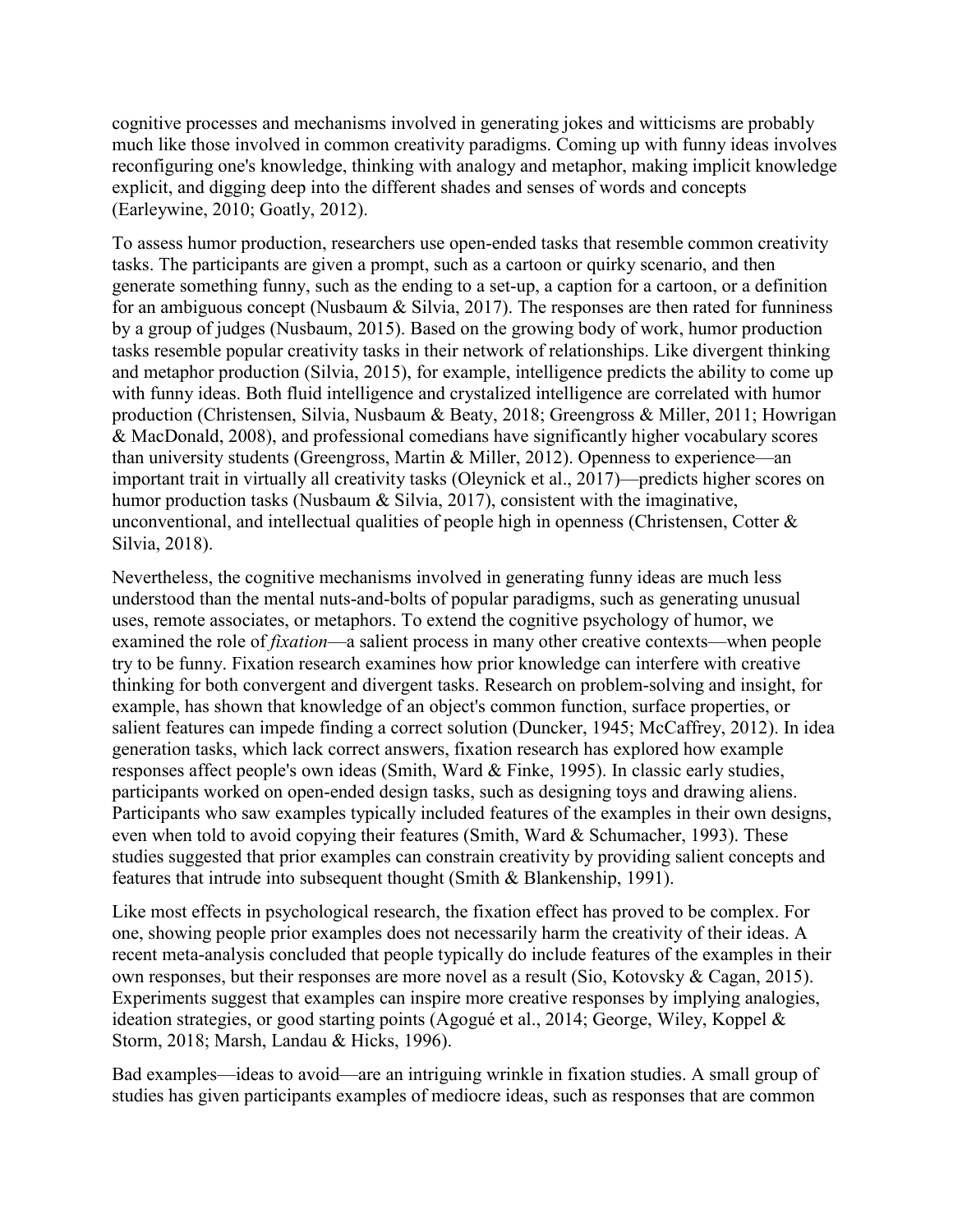(Fink et al., 2012; Yagolkovskiy & Kharkhurin, 2016) or conceptually close (Agogué et al., 2014). In their meta‐analysis, Sio et al. (2015) excluded studies of what they termed "negative examples" from their formal analysis because they noted that relatively few studies that presented negative examples measured eventual design quality or novelty. Some studies outside of design, however, have found that bad examples (e.g., common divergent thinking responses; Fink et al., 2012) can spark better ideas from participants. Instead of including features of the bland or common responses, for example, people seem to inductively draw something useful from them, such as features or starting points to avoid.

In the present research, we examined the role of examples in humor. Our study sought to extend fixation research to humor production, a novel domain of creativity. Fixation is intriguing for humor not only because it has yet to be studied, but because the solution space for humor tasks is vast. In humor tasks, a response need only strike the respondent as funny. Because the requirements for feasibility, appropriateness, or aptness are so loose in humor—funny things are often bizarre and inane—the range of potential responses is enormous. Examples might thus exert a large influence in humor by providing people a place to start. As a result, it seems likely that the effects of examples, whether positive or negative, would be exaggerated. We particularly sought to focus on the distinction between positive and negative examples—funny and unfunny responses taken from our past studies, in this case—to see if they have different effects on people's attempts to be funny. We did this by presenting participants with either funny examples, unfunny examples, or no examples and then examining their own responses to the same humor production tasks. These responses were also evaluated for evidence of fixation, assessed via the similarity of the responses to the examples in key words, concepts, and themes.

# **Method**

# Participants and Procedure

Participants were 175 students attending the University of North Carolina at Greensboro (UNCG). The sample was young  $(M = 18.75$  years old,  $SD = 0.99$ ), predominately female (77.2% female), and diverse (38% African American, 8% Hispanic/Latino(a), 49% European American). Participants were randomly assigned to 1 of 3 between‐group conditions: *no examples*, *unfunny examples*, or *funny examples*. Participants completed the study using MediaLab software on desktop computers in small groups. All participants provided informed consent, and the study was approved by our institution's IRB.

Humor Task and Example Manipulation

To assess humor production, we used a joke stem task (Christensen, Silvia et al., 2018; Nusbaum, Silvia & Beaty, 2017). In this task, participants are given two funny scenarios as set‐ ups and then are asked to write a funny ending for each prompt. Much like "be creative" instructions for divergent thinking tasks (Nusbaum, Silvia & Beaty, 2014), the joke stems task used "be funny" instructions that emphasized coming up with humorous responses:

For this next task, you will be presented with the first part of a joke. Your job is to finish the joke by writing something funny. It can be weird, silly, strange, dirty-minded, ironic, or whatever else, so long as it is funny.

Table 1 lists the two scenarios, which set people up with common contexts for college-student humor, and the full instructions. For example, the first scenario said, "Imagine that one of your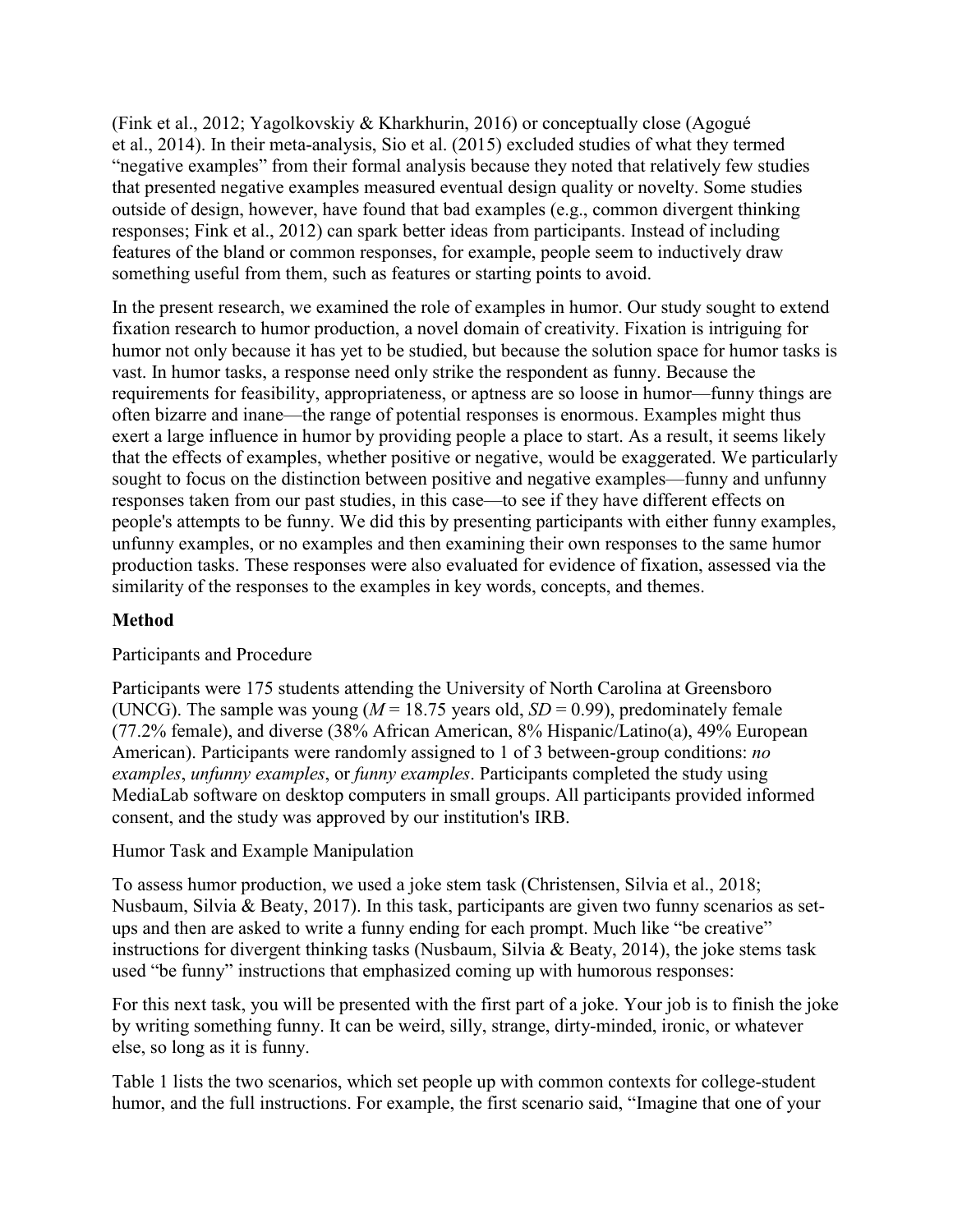classes this semester is incredibly boring, and you're trying to convey just how incomprehensibly boring this class is to one of your friends. So, you say, 'Seriously, that class is so boring ..." Participants were asked to complete the sentence with their own humorous response. They could take as long as they wanted for each prompt, but they provided only one response. The software recorded their response time, measured in seconds from the item's onset to when participants submitted their response.

|          | <b>Funny examples</b>                                                                | <b>Unfunny examples</b>                                                     | <b>No examples</b>                                                        |
|----------|--------------------------------------------------------------------------------------|-----------------------------------------------------------------------------|---------------------------------------------------------------------------|
| Boring   | Imagine that one of your classes this                                                | Imagine that one of your classes this                                       | Imagine that one of your classes this                                     |
| Class    | semester is incredibly boring, and you're                                            | semester is incredibly boring, and                                          | semester is incredibly boring, and                                        |
| Scenario | trying to convey just how                                                            | you're trying to convey just how                                            | you're trying to convey just how                                          |
|          | incomprehensibly boring this class is to                                             | incomprehensibly boring this class is incomprehensibly boring this class is |                                                                           |
|          | one of your friends. So you say,                                                     | to one of your friends. So you say,                                         | to one of your friends. So you say,                                       |
|          | 'Seriously, that class is so boring, "                                               | "Seriously, that class is so boring,                                        | "Seriously, that class is so boring,                                      |
|          | You should complete this joke by writing                                             |                                                                             |                                                                           |
|          | something funny. Try to write fun and                                                | You should complete this joke by                                            | You should complete this joke by                                          |
|          | silly ideas, like " I could bring boring to writing something funny. Try to          |                                                                             | writing something funny                                                   |
|          | the class and boring would leave," " it                                              | avoid boring and obvious ideas, like                                        |                                                                           |
|          | could put the History Channel to sleep,"                                             | " it put the teacher to sleep," " it                                        |                                                                           |
|          | and " it was like being at a funeral when was like watching paint dry," or "         |                                                                             |                                                                           |
|          | I didn't know who died."                                                             | it was like watching grass grow."                                           |                                                                           |
| Gross    | Imagine that your friend invites you over                                            | Imagine that your friend invites you Imagine that your friend invites you   |                                                                           |
| Food     | and cooks dinner—and the food is totally                                             |                                                                             | over and cooks dinner—and the food over and cooks dinner—and the food     |
| Scenario | horrible and disgusting. Later, when                                                 | is totally horrible and disgusting.                                         | is totally horrible and disgusting.                                       |
|          | describing it to someone else, you say,                                              |                                                                             | Later, when describing it to someone Later, when describing it to someone |
|          | "Wow, that food was so bad "                                                         | else, you say, "Wow, that food was                                          | else, you say, "Wow, that food was                                        |
|          | You should complete this joke by writing                                             | so bad "                                                                    | so bad "                                                                  |
|          | something funny. Aim for fun and silly                                               | You should complete this joke by                                            | You should complete this joke by                                          |
|          | ideas like " it felt like World War III                                              | writing something funny. Try to                                             | writing something funny                                                   |
|          | was going on inside my stomach," " my avoid boring and obvious ideas, like           |                                                                             |                                                                           |
|          | taste buds fell out of my mouth and started $\vert$ " the dog wouldn't eat it," " it |                                                                             |                                                                           |
|          | weeping," and " my vagina hurt."                                                     | tasted like vomit," or " I could                                            |                                                                           |
|          |                                                                                      | have died."                                                                 |                                                                           |

|  |  |  |  |  | <b>Table 1.</b> Instructions for the Joke Stem Task and Examples Used in the Examples Manipulation |  |  |
|--|--|--|--|--|----------------------------------------------------------------------------------------------------|--|--|
|--|--|--|--|--|----------------------------------------------------------------------------------------------------|--|--|

The software randomly assigned the participants to receive funny examples, unfunny examples, or no examples. The condition applied to both tasks (i.e., people in the funny‐examples condition received funny examples for both joke stems). Table 1 lists the examples that participants read. For realism, we took the funny and unfunny examples from responses collected from participants in previous studies (Christensen, Silvia et al., 2018; Nusbaum et al., 2017). The funny examples had some of the highest humor ratings in their original study; the unfunny examples were common responses that always received the lowest humor ratings. The funny and unfunny examples were explicitly marked as being good or bad instances of the kinds of responses to generate. For the funny examples, for example, people read:

You should complete this joke by writing something funny. Try to write fun and silly ideas, like "… I could bring boring to the class and boring would leave," "… it could put the History Channel to sleep," and "… it was like being at a funeral when I didn't know who died."

In the unfunny condition, in contrast, people read: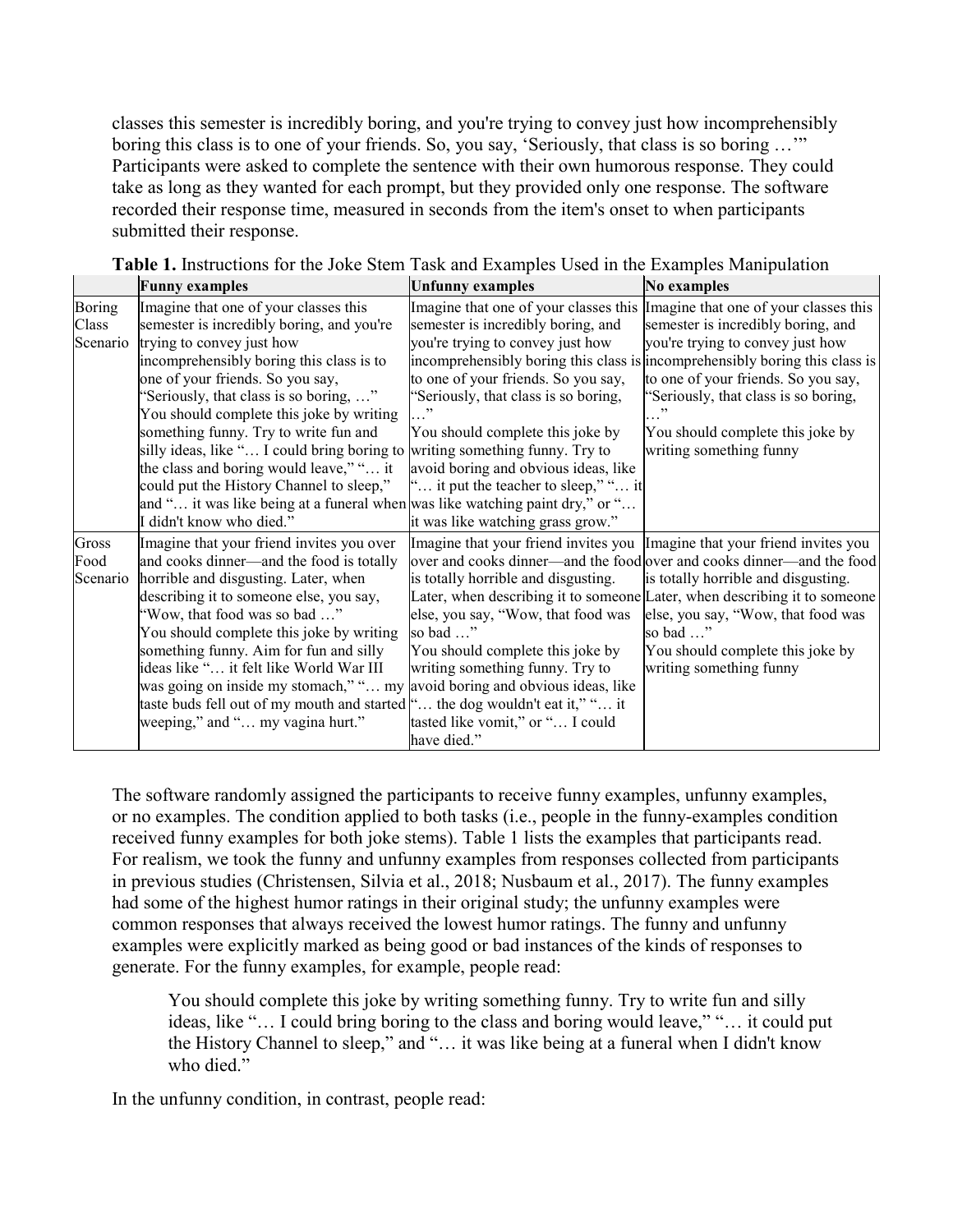You should complete this joke by writing something funny. Try to avoid boring and obvious ideas, like "… it put the teacher to sleep," "… it was like watching paint dry," or "… it was like watching grass grow."

# Scoring the Responses

The participants' responses were subjectively coded for two qualities. First, as in past research, we scored how funny the responses were. Three raters scored each response using a 5‐point scale  $(1 = not at all funny, 5 = very funny).$  The raters were unaware of a participant's condition, the other raters' scores, and the participant's other data. The humor scores were averaged across tasks and raters to yield a single funniness score per person ( $\alpha = .71$ ).

Second, to assess fixation, the raters scored how similar the participant's response was to the example responses that they viewed. This rating was done only for the funny- and unfunnyexamples conditions. (Ratings for responses in the no‐examples condition would reflect whether their responses, by chance, happened to resemble examples other participants saw.) For each condition, raters were given the examples of funny and unfunny responses and instructed to rate each participant's response using a 3‐point scale:

- $\bullet$  0 = No obvious overlap. The response does not copy key words or ideas.
- $\bullet$  1 = Some overlap. The response might copy a key word or idea but expands or develops it.
- $2 = A$  copy, more or less. The response is mostly the same idea and words.

Higher scores indicate greater overlap with the examples that were presented in that condition (i.e., how much responses in the good‐examples condition resembled the funny examples and responses in the unfunny‐examples condition resembled the unfunny examples). The raters were unaware of the other raters' scores and the participant's other data. The similarity scores were averaged across raters and tasks to yield a single similarity score per participant ( $\alpha = .70$ ).

# **Results**

# Analysis Approach

The humor ratings were analyzed using polynomial contrasts, which estimated linear  $(-1, 0, 1)$ and quadratic  $(1, -2, 1)$  effects across the three groups. The linear order of the conditions was *unfunny examples* (−1), *no examples* (0), and *funny examples* (1). The linear contrast thus evaluates predictions of a fixation effect: good examples spark funnier responses, and bad examples spark worse responses. The quadratic contrast evaluates whether any examples, good or bad, affect the funniness of people's responses relative to no examples. This contrast thus reflects the possibility that bad examples can also improve funniness, consistent with some past fixation work. Differences between conditions were followed up using 95% confidence intervals around their means.

The analyses were conducted in Mplus 8.1 using maximum likelihood estimation with robust standard errors. All regression coefficients are standardized and can be interpreted within the *r* effect size metric (.10, .30, .50 as small, medium, and large, respectively; Cumming, 2012). Table 2 shows the descriptive statistics and confidence intervals for the outcomes.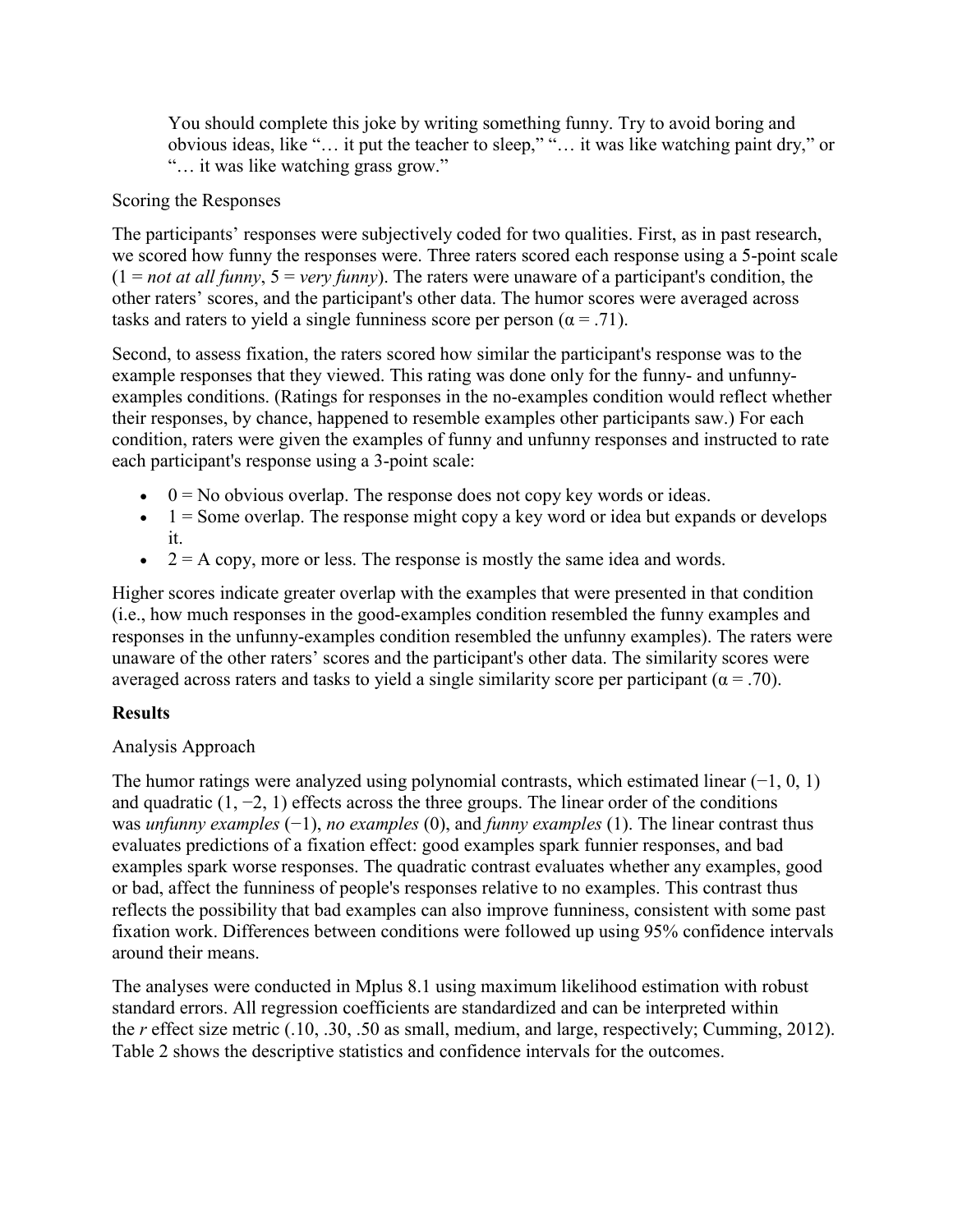|                                                                 | <b>Unfunny examples</b> |      | No examples                                                                |      |           | <b>Funny</b> examples |                  |           |                                |
|-----------------------------------------------------------------|-------------------------|------|----------------------------------------------------------------------------|------|-----------|-----------------------|------------------|-----------|--------------------------------|
|                                                                 | M                       | SD   | 95% CI                                                                     | M    | <b>SD</b> | 95% CI                | $\boldsymbol{M}$ | <b>SD</b> | 95% CI                         |
| Funniness rating                                                | 1.85                    |      | $\vert 0.53 \vert \vert 1.71, 1.99 \vert$                                  | 1.42 | 0.48      | [1.29, 1.54]          | 1.86             | 0.69      | 1.68, 2.03                     |
| Closeness to example                                            | 0.19                    | 0.24 | 0.13, 0.25                                                                 |      |           |                       | 0.19             |           | $0.25$ 0.12, 0.26              |
| Response time (raw)                                             |                         |      | 57.63 32.68 48.88, 66.39 48.83 55.71 34.32, 63.35 46.60 29.64 38.95, 54.26 |      |           |                       |                  |           |                                |
| Response time (log-transformed) $ 3.90 \t  0.57 \t  3.75, 4.05$ |                         |      |                                                                            | 3.61 | 0.67      | 3.44, 3.79            | 3.67             |           | $[0.60 \;   \; 3.52, \; 3.82]$ |

**Table 2.** Descriptive Statistics for the Unfunny‐Examples, No‐Examples, and Funny‐Examples **Conditions** 

*Notes:*  $n = 56$  for unfunny examples group;  $n = 59$  for no examples group;  $n = 60$  for funny examples group.



Figure 1. Effects of the examples manipulation on (a) the funniness of the participants' responses (top); (b) the similarity of the participants' responses to the examples (middle); and time (in seconds, log-transformed) to generate a response (bottom). The bars represent 95% confidence intervals around the mean.

#### Humor Ratings

Did showing people funny or unfunny examples affect the funniness of their own responses? The regression model ( $R^2 = 11.6\%$ ) for subjective humor ratings found a significant quadratic effect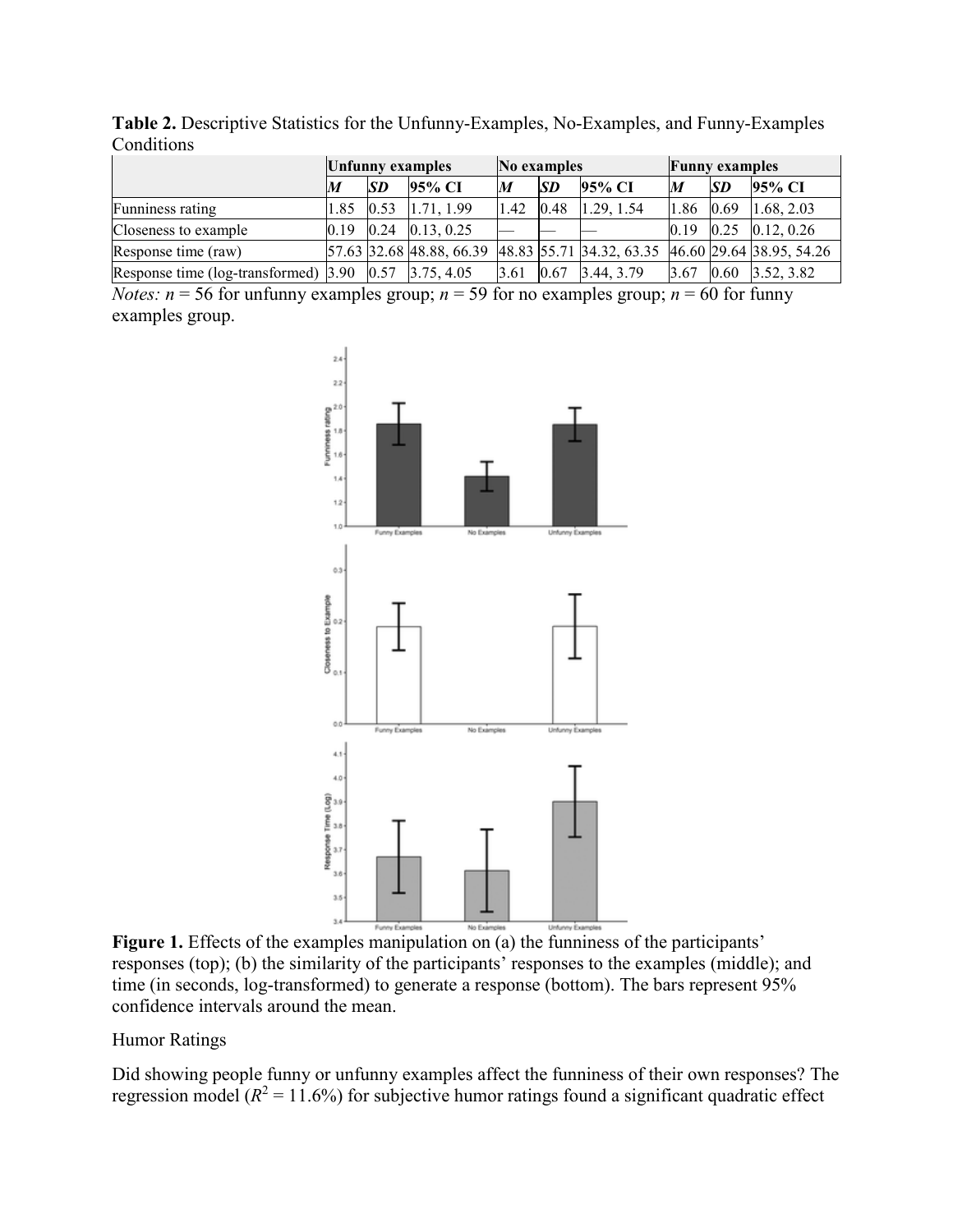$(\beta = .34, p < .001)$  and no linear effect ( $\beta = .00, p = .969$ ). Figure 1 (top panel) displays the pattern; Table 2 has the full descriptive statistics. Seeing any examples, good or bad, caused significantly funnier responses. According to the 95% confidence intervals, the funny- and unfunny‐examples conditions did not differ from each other in humor ratings, but each condition was significantly higher than the no-examples condition.

#### Similarity to Examples and Response Time

Because both funny and unfunny examples caused funnier responses, a natural question is whether people's responses resembled the examples they saw, consistent with a fixation effect. (Recall that similarity ratings were scored for only the funny‐ and unfunny‐examples condition, so the predictor has only two levels.) Ratings of similarity to the example responses were near the floor of zero in both the funny examples  $(M = 0.19, SE = .03)$  and unfunny-examples  $(M = 0.19, SE = .03)$  condition. A regression model  $(R^2 = 00.0\%)$  for ratings of similarity to the examples found a near-zero effect  $(\beta = .00, p = .97)$ ; Figure 1 (middle panel) displays the pattern of results. The similarity of people's responses to the examples that they read was identical in the funny‐ and unfunny‐examples condition (see Table 2).

Finally, we examined response times, which were log-transformed to make the scores more normally distributed. The polynomial regression model  $(R^2 = 3.9\%)$  found a significant linear effect for response time ( $\beta = -.15$ ,  $p = .029$ ) and a marginal quadratic effect ( $\beta = .13$ ,  $p = .096$ ). Figure 1 (bottom panel) displays the pattern of results. The unfunny-examples condition was significantly slower than the other two (see Table 2), so reading bad examples caused people to take longer to create their own response. The no‐examples and funny‐examples conditions did not differ from each other.

#### **Discussion**

When do examples help humor? In the present experiment, we examined the effect of good and bad examples on people's own attempts to be funny. Past work, most of which has used design tasks, has found evidence for both fixation and inspiration (Sio et al., 2015). On the one hand, people do tend to include features of good examples in their own ideas, suggesting fixation. But on the other hand, seeing good examples tends to make their own ideas more novel and worthwhile than they otherwise would be (George et al., 2018), suggesting inspiration.

In the present experiment, the evidence showed an inspiring effect of examples on humor. When people were given good examples or bad examples, their own responses were significantly funnier compared to people in a no-examples control group. The effects of good and bad examples on humor were similarly strong, so a natural next question is how such different examples caused similar increases in funniness. Differences in fixation were probably not the reason. People in the funny‐ and unfunny‐examples conditions showed identical levels of fixation, assessed as the rated resemblance of their response to any of the examples they read. Indeed, the absolute levels of rated similarity were very low, so the participants in general were relatively unlikely to fixate on the examples.

Past work has shown that examples can spark better responses for a few reasons, such as providing people with a good place to start or a fertile category that they can explore deeply (George et al., 2018; Sio et al., 2015). In the domain of humor, we suspect that examples additionally imply task norms and strategies that participants discern inductively and then apply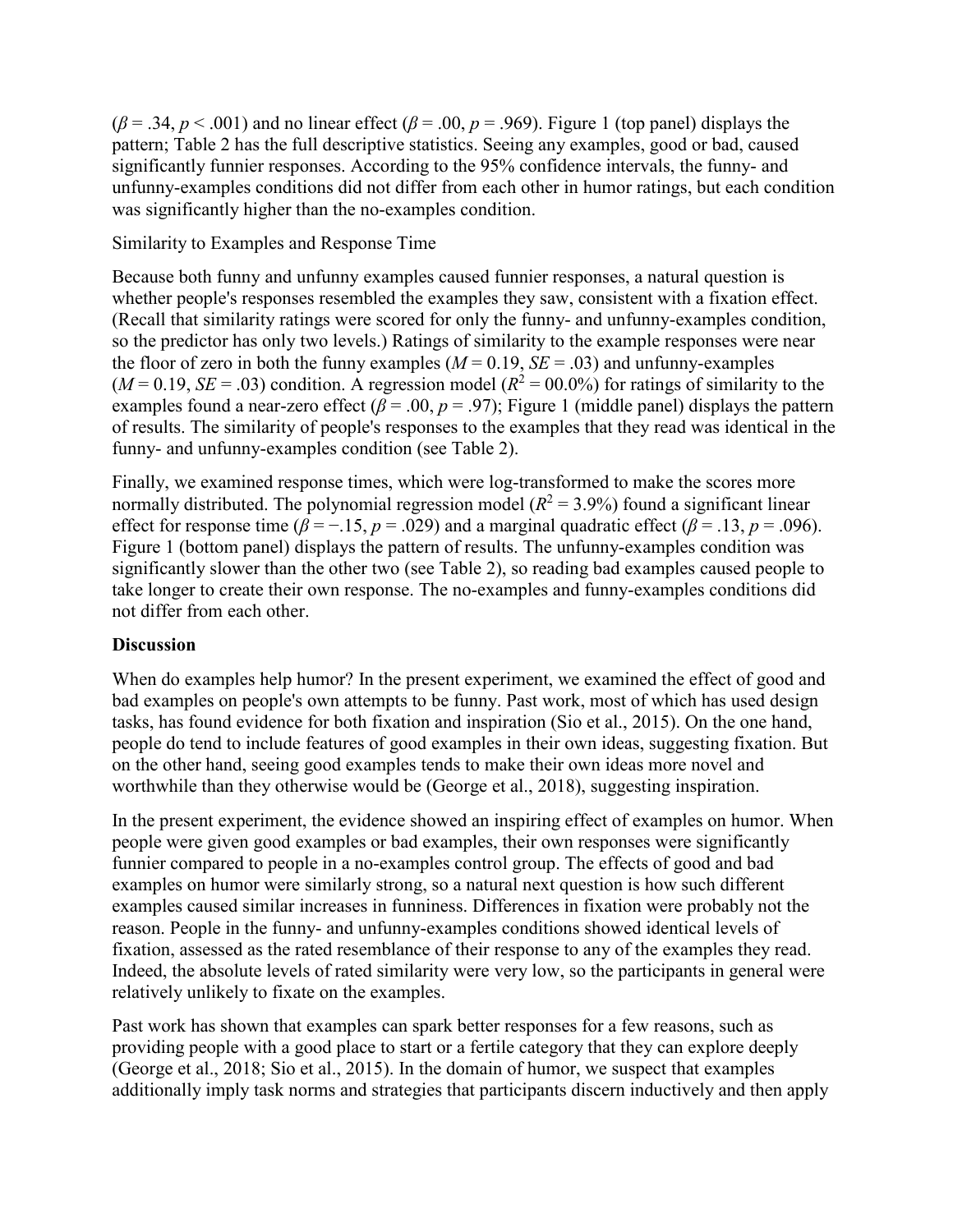to the task. For example, good examples provide normative information about what kinds of responses are desirable and acceptable. If the good examples are bizarre, perverse, or elaborate as some were in our study—participants probably infer that such responses are acceptable and will then delve into possible responses that they would have previously discarded as being too weird or dirty-minded. The tacit normative information conveyed by examples likely has a much larger effect in humor tasks than in other paradigms, such as design and divergent thinking tasks.

Likewise, examples can imply fruitful task strategies. Many studies, primarily on divergent thinking, have shown that giving participants good strategies usually improves the creative quality of their responses (e.g., Forthmann, Wilken, Doebler & Holling, 2018; Nusbaum & Silvia, 2011). Other studies have assessed how people generate and shift strategies over the course of a task (Gilhooly, Fioratou, Anthony & Wynn, 2007). Many of the strategies people use are unproductive, but others are more fertile. How people generate and select strategies is an intriguing and understudied question, but it seems likely that task features can tacitly suggest strategies. In this study, for example, the bad examples were among the most common and intuitive responses participants give. Presenting them as bad examples to avoid implies fruitful task strategies, such as setting aside the first thing that comes to mind or developing responses that are more elaborate than simple adjectival phrases (e.g., "it was totally nasty"). The differences in response times suggest a role for implied strategies. People who read the bad examples took significantly longer to generate their responses compared to the other two conditions. This is consistent with the possibility that bad examples caused people to go beyond their initial, first responses, which likely resembled one of the bad examples, and instead apply new strategies for generating a funny response. A major goal for future work would be to unpack the strategies that people apply to these open‐ended humor tasks and how well they can be learned and used by people for whom humor comes less naturally.

# **References**

Agogué, M., Kazakçi, A., Hatchuel, A., Le Masson, P., Weil, B., Poirel, N., & Cassotti, M. (2014). The impact of type of examples on originality: Explaining fixation and stimulation effects. *Journal of Creative Behavior*, **48**, 1–12. <https://doi.org/10.1002/jocb.37>

Christensen, A.P., Cotter, K.N., & Silvia, P.J. (2018). Reopening openness to experience: A network analysis of four openness to experience inventories. *Journal of Personality Assessment*, Advance online publication. <https://doi.org/10.1080/00223891.2018.1467428>

Christensen, A.P., Silvia, P.J., Nusbaum, E.C., & Beaty, R.E. (2018). Clever people: Intelligence and humor production ability. *Psychology of Aesthetics, Creativity, and the Arts*, **12**, 136– 143. <https://doi.org/10.1037/aca0000109>

Cotter, K.N., Christensen, A.P., & Silvia, P.J. (2018). Creativity's role in everyday life. In J.C. Kaufman, & R.J. Sternberg (Eds.), *Cambridge handbook of creativity* (2nd edn). New York: Cambridge University Press, in press.

Cumming, G. (2012). *Understanding the new statistics: Effect sizes, confidence intervals, and meta‐analysis*. New York: Routledge.

Duncker, K. (1945). On problem‐solving (L. S. Lees, Trans.). *Psychological Monographs*, **58**, i– 113. <https://doi.org/10.1037/h0093599>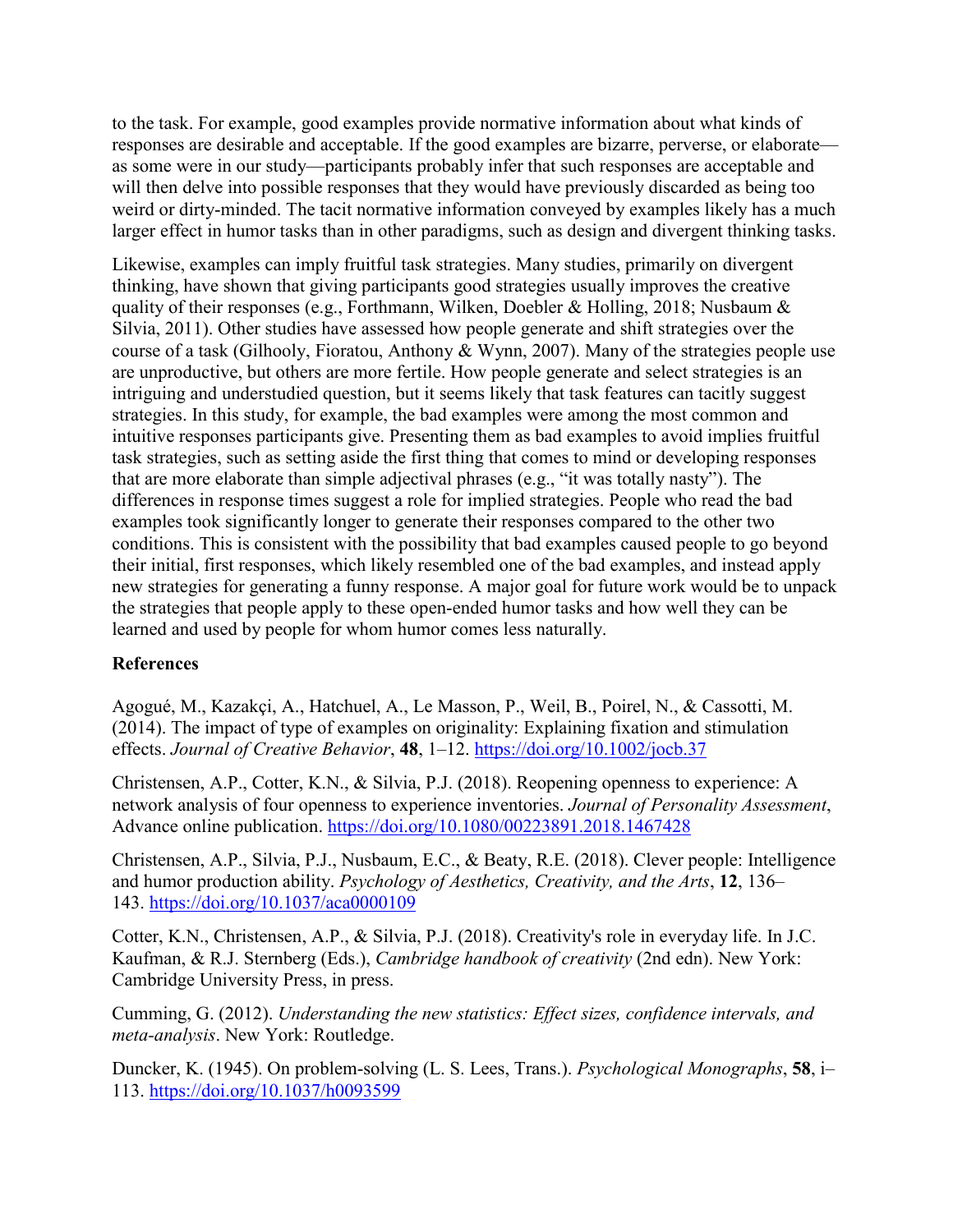Earleywine, M. (2010). *Humor 101*. New York: Springer Publishing Company. <https://doi.org/10.1891/9780826106094>

Fink, A., Koschutnig, K., Benedek, M., Reishofer, G., Ischebeck, A., Weiss, E.M., & Ebner, F. (2012). Stimulating creativity via the exposure to other people's ideas. *Human Brain Mapping*, **33**, 2603–2610. <https://doi.org/10.1002/hbm.21387>

Forthmann, B., Wilken, A., Doebler, P., & Holling, H. (2018). Strategy induction enhances creativity in figural divergent thinking. *Journal of Creative Behavior*, Advance online publication. <https://doi.org/10.1002/jocb.159>

George, T., Wiley, J., Koppel, R.H., & Storm, B.C. (2018). Constraining or constructive? The effects of examples on idea novelty *Journal of Creative Behavior*, Advance online publication. <https://doi.org/10.1002/jocb.178>

Gilhooly, K.J., Fioratou, E.E., Anthony, S.H., & Wynn, V.V. (2007). Divergent thinking: Strategies and executive involvement in generating novel uses for familiar objects. *British Journal of Psychology*, **98**, 611–625. <https://doi.org/10.1111/j.2044-8295.2007.tb00467.x>

Goatly, A. (2012). *Meaning and humor*. Cambridge, UK: Cambridge University Press. <https://doi.org/10.1017/CBO9780511791536>

Greengross, G., Martin, R.A., & Miller, G. (2012). Personality traits, intelligence, humor styles, and humor production ability of professional stand‐up comedians compared to college students. *Psychology of Aesthetics, Creativity, and the Arts*, **6**, 74– 82. <https://doi.org/10.1037/a0025774>

Greengross, G., & Miller, G. (2011). Humor ability reveals intelligence, predicts mating success, and is higher in males. *Intelligence*, **39**, 188–192. <https://doi.org/10.1016/j.intell.2011.03.006>

Howrigan, D.P., & MacDonald, K.B. (2008). Humor as a mental fitness indicator. *Evolutionary Psychology*, **6**, 652–666.

Kaufman, J.C., & Beghetto, R.A. (2009). Beyond big and little: The Four C model of creativity. *Review of General Psychology*, **13**, 1–12. <https://doi.org/10.1037/a0013688>

Marsh, R.L., Landau, J.D., & Hicks, J.L. (1996). How examples may (and may not) constrain creativity. *Memory and Cognition*, **24**, 669–680. <https://doi.org/10.3758/BF03201091>

McCaffrey, T. (2012). Innovation relies on the obscure: A key to overcoming the classic problem of functional fixedness. *Psychological Science*, **23**, 215– 218. <https://doi.org/10.1177/0956797611429580>

Nusbaum, E.C. (2015). A meta‐analysis of individual differences in humor production and personality. Unpublished doctoral dissertation, University of North Carolina at Greensboro.

Nusbaum, E.C., & Silvia, P.J. (2011). Are intelligence and creativity really so different? Fluid intelligence, executive processes, and strategy use in divergent thinking. *Intelligence*, **39**, 36–45.

Nusbaum, E.C., & Silvia, P.J. (2017). What are funny people like? Exploring the crossroads of humor ability and openness to experience. In G.J. Feist, R. Reiter-Palmon & J.C. Kaufman